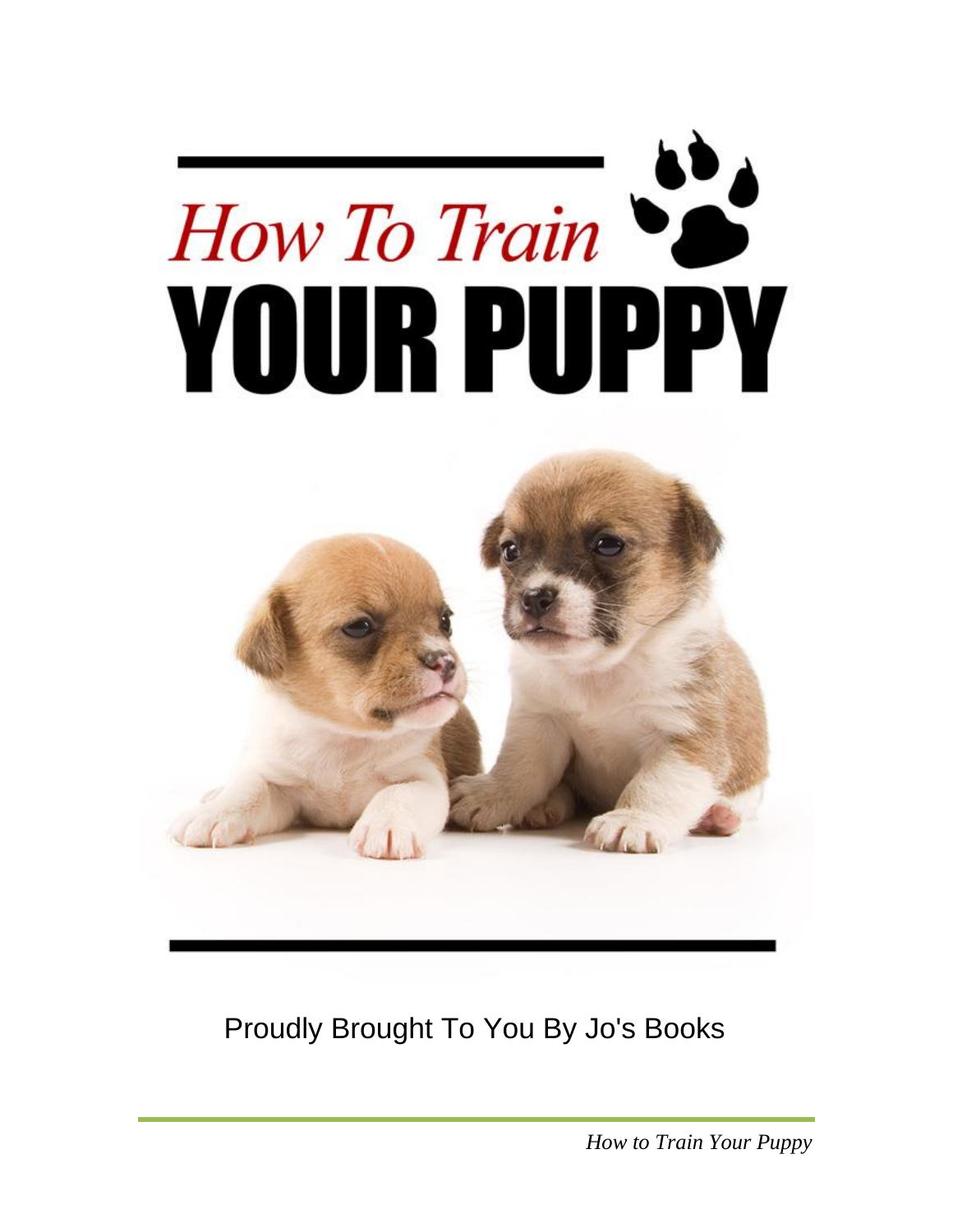# **Contents**

Find a Surprise at the End of the Book… Thanks for purchasing this Book~ Enjoy It... Jo's Books…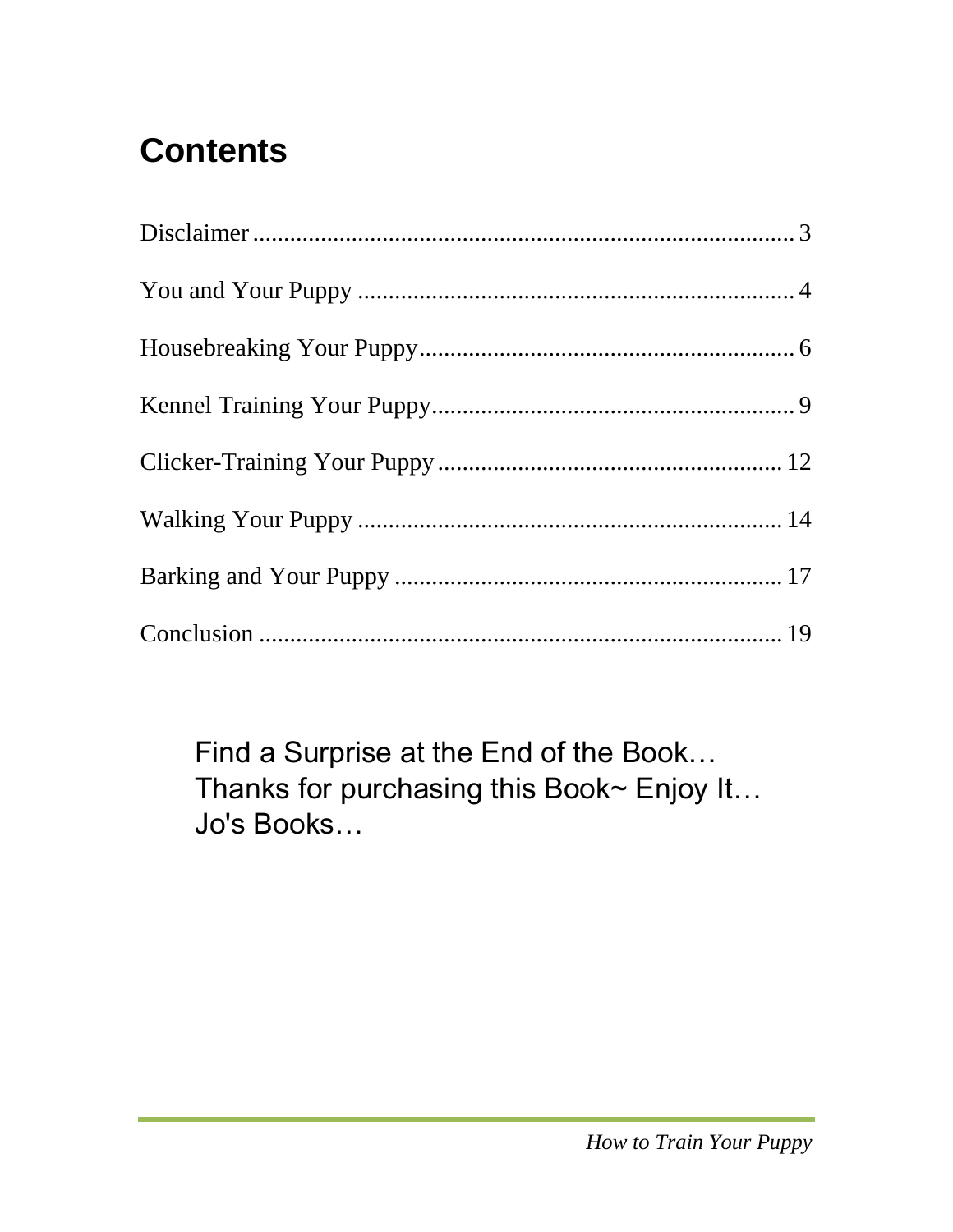## <span id="page-2-0"></span>**Disclaimer**

Reasonable care has been taken to ensure that the information presented in this book is accurate. However, the reader should understand that the information provided does not constitute legal, medical or professional advice of any kind.

No Liability: this product is supplied "as is" and without warranties. All warranties, express or implied, are hereby disclaimed. Use of this product constitutes acceptance of the "No Liability" policy. If you do not agree with this policy, you are not permitted to use or distribute this product.

We shall not be liable for any losses or damages whatsoever (including, without limitation, consequential loss or damage) directly or indirectly arising from the use of this product.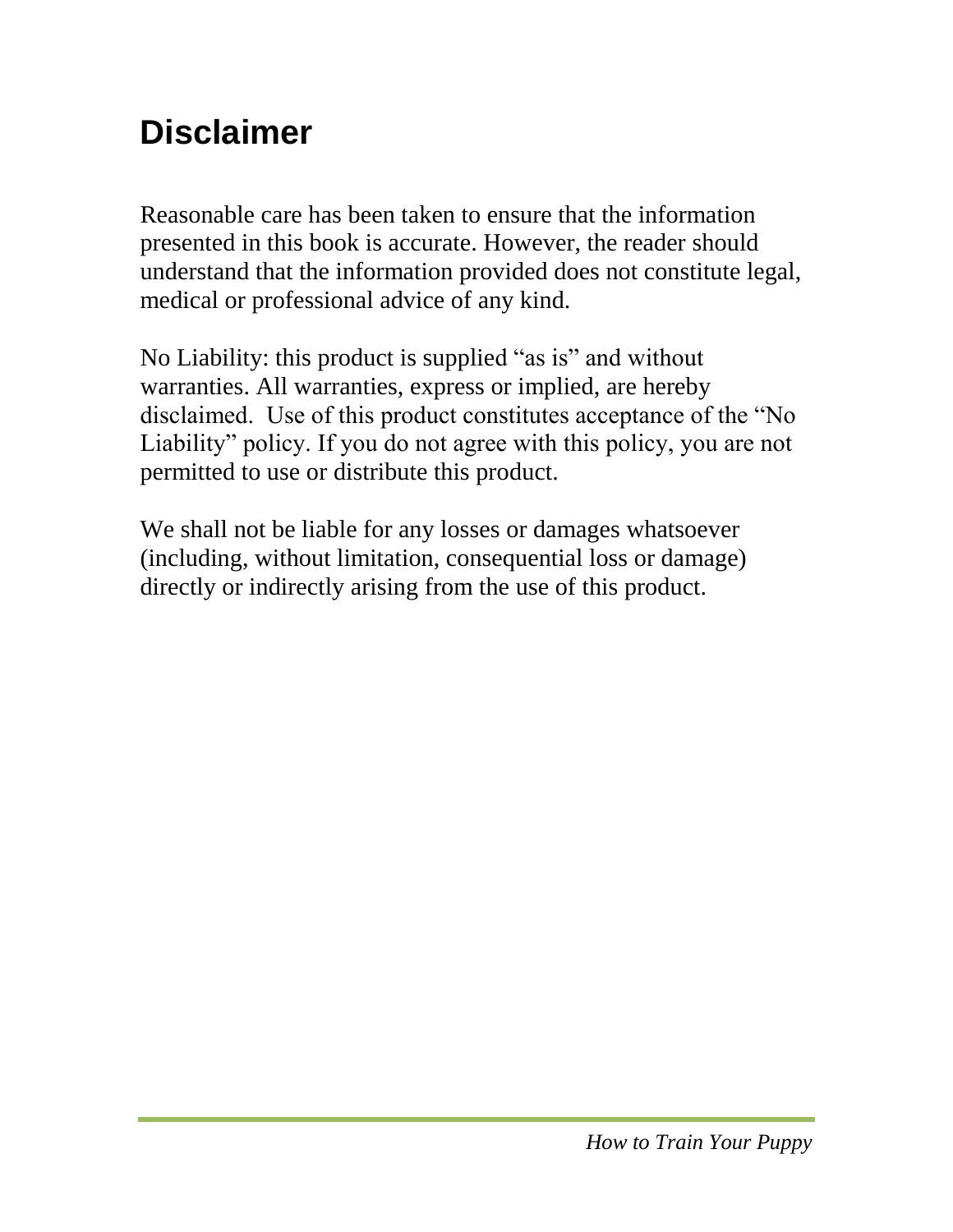## <span id="page-3-0"></span>**You and Your Puppy**

Getting a new puppy is a fun and interesting time. You probably went to a breeder or pet store or maybe just saw an ad on the Internet or the newspaper, for puppies, and decided just to check it out. Before you knew it those little eyes and fluffy puppy fur had your heart melting and you were headed home with him or her in your arms. If you are like most new pet owners you had visions of playing fetch with your dog, of watching him frolic at the lake, and of cuddling up on cold nights.

However, you probably failed to realize that the behaviors you dream of in a dog do not come naturally. In fact, the more natural behaviors for most puppies include lovely little things like chewing up your favorite shoes, barking every second of the day, and peeing wherever they are when the mood strikes them. These behaviors might seem cute at first, or even manageable but, if left unchecked they can lead to a very bad adult dog.

The problem with puppies that are not trained is that they grow into untrained dogs. An untrained dog can be a nuisance. All of that cute little yipping can quickly become loud barking that keeps you and your neighbors up for nights on end. The little teeth marks in your shoes can turn into destroyed furniture and a destroyed home before you know it. Likewise, those cute little puppy poops are not so cute when the dog is 75 pounds and has the excrement to match.

Untrained dogs can also be very dangerous. All dogs can bite. It is in their nature to defend with everything they have, including their teeth. You have to teach your dog not to use their teeth so that no one winds up hurt, at least not when they are playing with them. While we all expect our dog to protect us in a worst-case scenario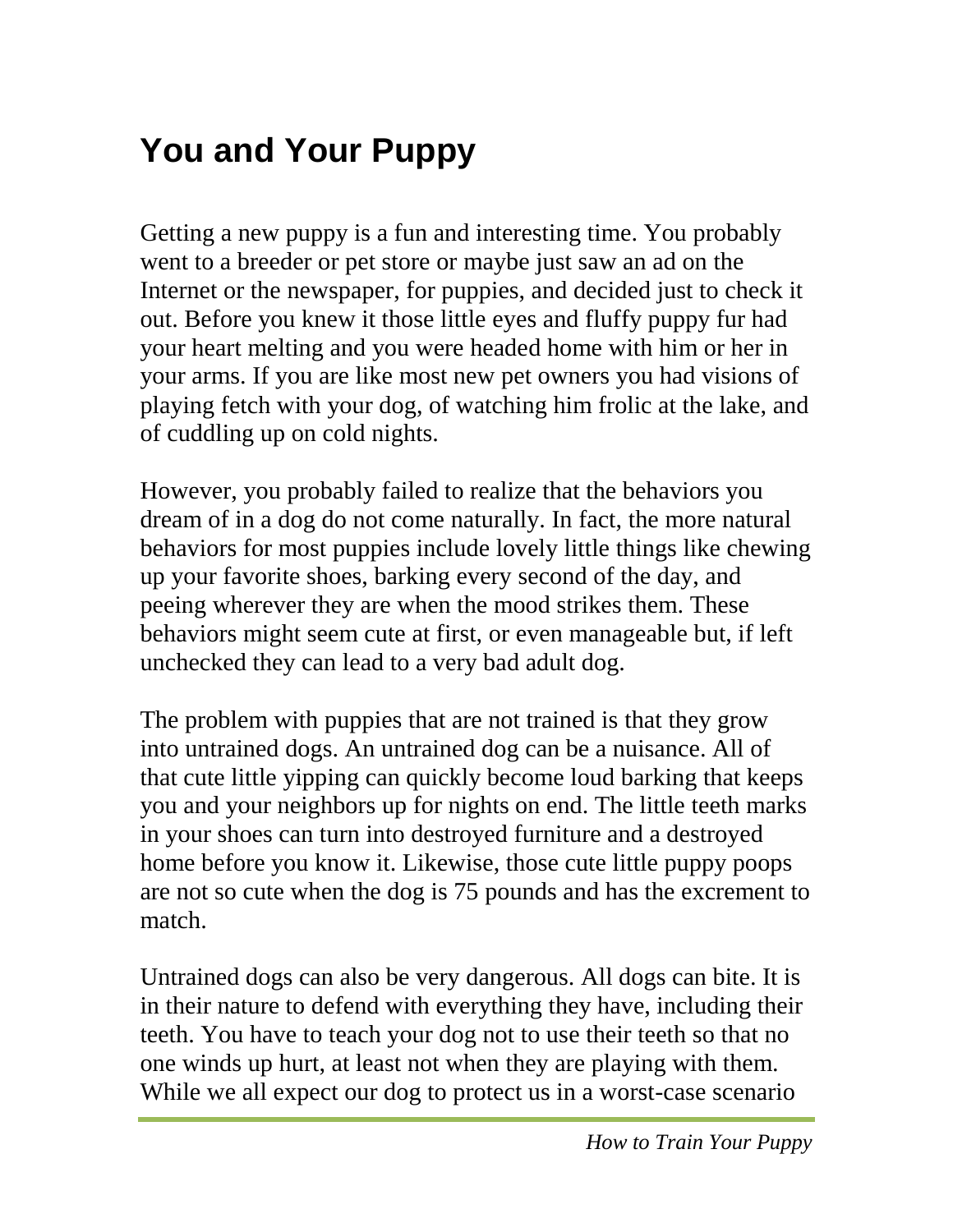situation, you should train your dog to be non-confrontational. Dogs that pose a danger to the community are at risk of being put down.

In addition dogs that are problematic for any of the reasons listed above often wind up homeless. People grow tired of dogs that never grow up, and then they take those dogs to the shelter. We all know how sad life can be for a shelter dog and the end that many of those dogs meet. If you really love your new puppy and intent to have a long and happy life with it, train her. By training your dog you teach her how to live in your world and increase the likelihood that your life together will be long and happy for the both of you.

Dogs have been domesticated around the world for more the 15,000 years. Because of this long term of human companionship the puppy that you adopt today needs you. Dogs are not truly able to live by themselves in the wild. They are not adapted to living outside and foraging for food. Indeed the dog you adopt today needs you and years to please you. That desire to please their master is the reason that dogs are so easily trainable.

The dogs that we have as pets have what is called social intelligence. This enables them to read your visual and verbal cues and adapt their behavior to it. While each dog will train at a different pace and through different ways, nearly all domestic dogs are trainable.

Just like humans, dogs go through a series of cognitive development. Puppies, like babies, learn to interact with the world around them at around eight weeks of age. They will also mimic behaviors early in life, so if you have one well behaved dog your puppy can learn from it.

If this is your only canine do not worry, they will also learn by watching you. Just like parenting, dog training is something that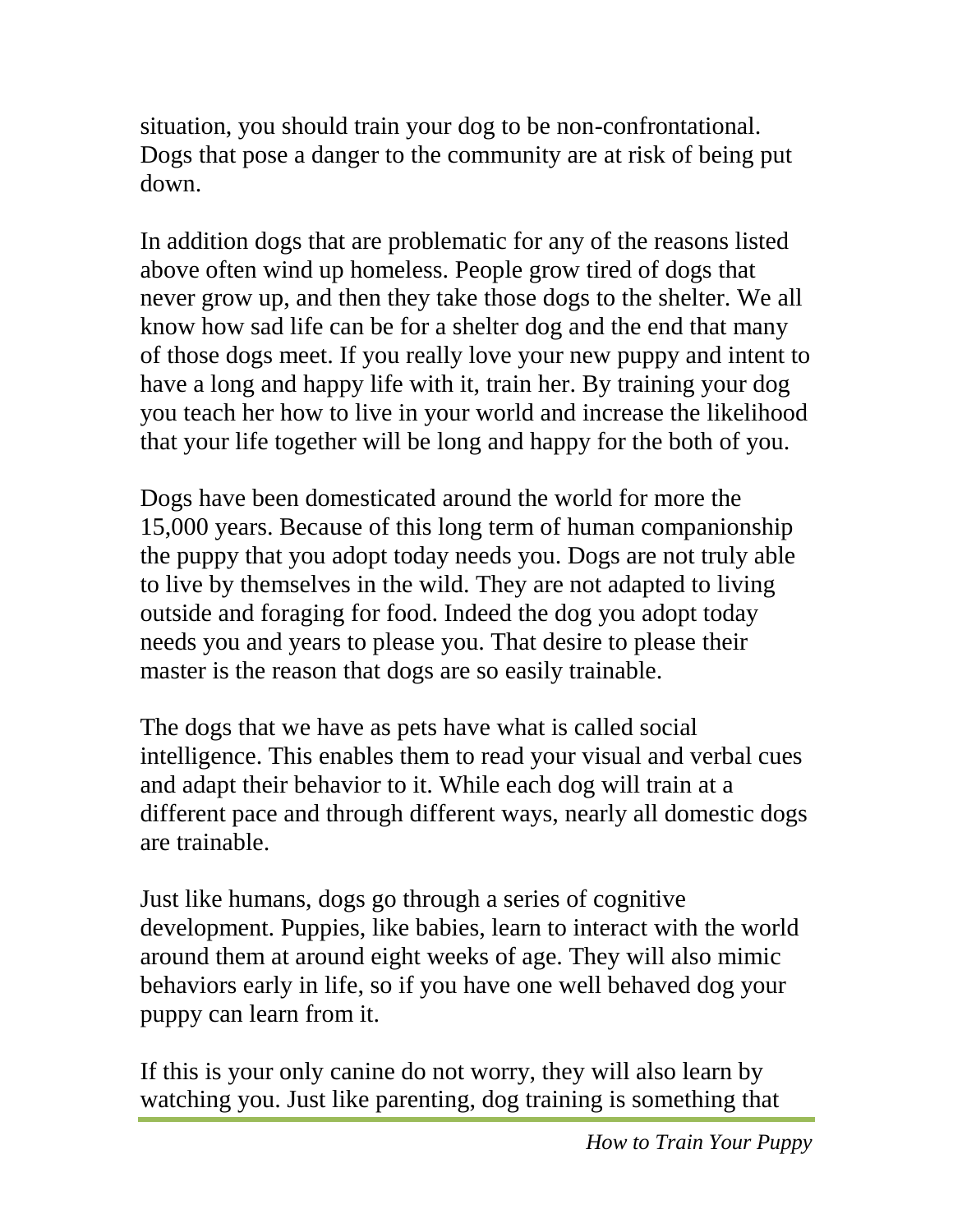often happens while you are paying attention to other things. So, those first few months that you have a puppy are an incredibly important time to really focus on training your dog. It can be a lot of work but in the end both you and your dog will be happier.

# <span id="page-5-0"></span>**Housebreaking Your Puppy**

Easily the most important and first thing you will do is potty training. Your dog knows no difference between the inside of your house and the backyard. As far as they are concerned there are very few places that are not acceptable place to pee or poop. You probably have very different ideas. It should be relatively easy for you to train your dog to go outside if you are willing to follow the steps given here.

As you begin this process you may have to cut those close and cuddly ties you have already established with your puppy. To housebreak a puppy you will need to keep him confined to a small area, not your lap, in the home. While this may seem like punishment remember that dogs were once den dwelling animals. They like their crate or doghouse it makes them feel secure. They also want your praise, so by training them you will be able to give them the praise that they desperately want.

#### **Puppy Housebreaking Step By Step**

• Get a crate or kennel for your puppy. When you are not actively engaged in playing with or walking your puppy he should be in a crate. This includes overnight and while you are not home. The puppy should not expect, nor should he be given free run of your home. This will give him an early sense of dominance and make it harder to train him. In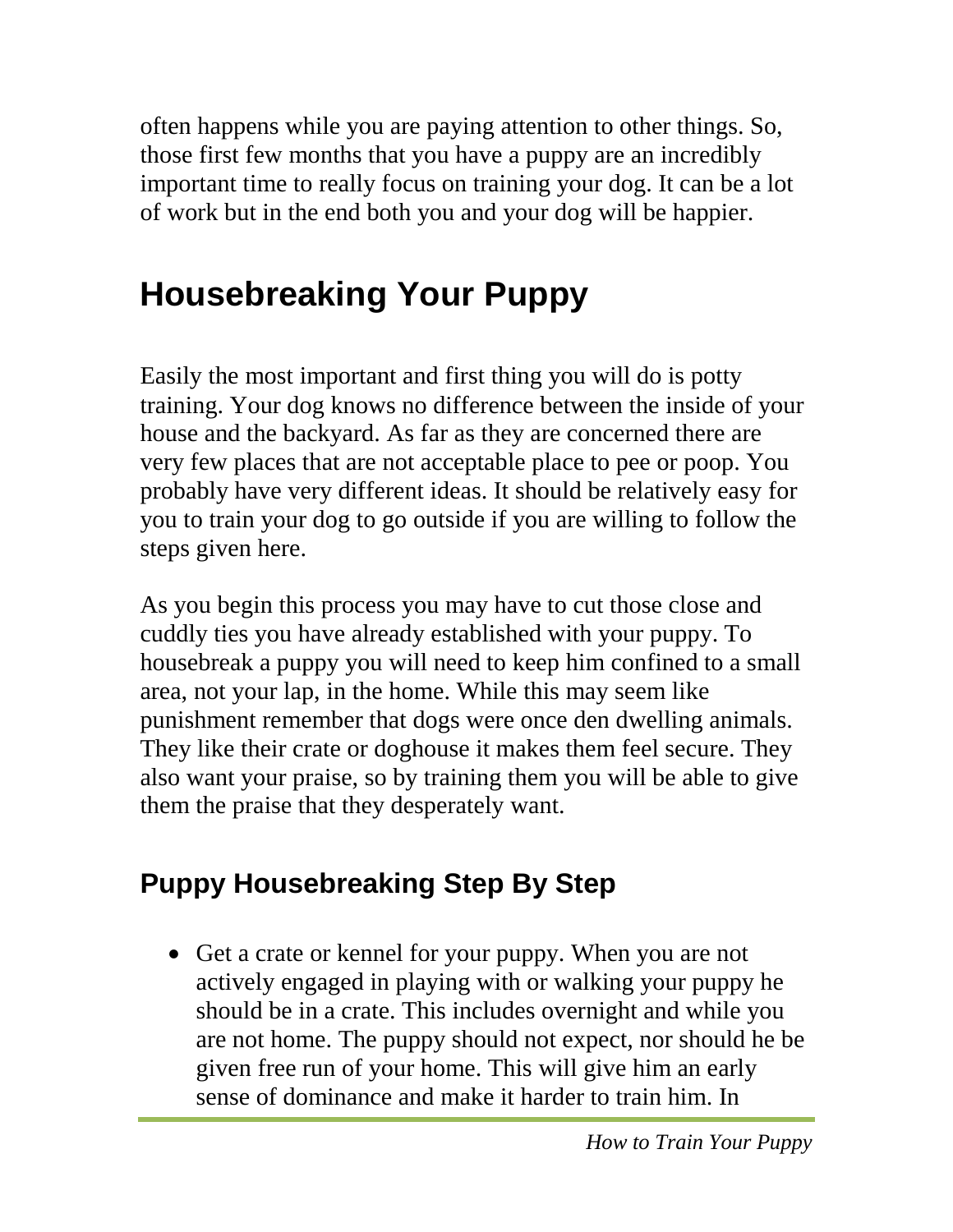addition, most dogs will not eliminate in their kennels, so you reduce the risk of an in home accident. The crate should be large enough for your dog to sit up, stand, and turn around. Too large of a crate is not going to make your dog feel secure and too small will be uncomfortable. Since your dog will likely get larger you may have to invest in successively larger kennels. Maintain them well and you should be able to sell them online or at a yard sale. Your local dog shelter would probably love a donation of an old kennel if you are so inclined.

- Plan to have some one with your puppy most of the time. You should not get a puppy the day before you leave on a two week vacation. The best time to get a puppy is Friday after work so you have at least two full days to spend solely on housebreaking. Most of your time should be spent around the house with your new dog making him feel comfortable and getting him on a puppy schedule.
- Purchase training supplies. You will need treats, and lots of them for housebreaking and other behavioral training. Buy a large supply and a wide variety of treats. There are all sorts of different kinds available, make sure to get ones that your little puppy can handle chewing up. You might even cut up the treats into small, bite sized pieces. There are treat bags that you can purchase that will clip to your belt or pocket, but a sandwich bag that is sealed works just as well. You probably do not want to just keep them in your pocket because the dog will smell them and will not leave you alone.
- When it comes to potty training you will also want a stopwatch or timer, if there is one on your oven or cell phone that will also work fine. Some people, especially apartment dwellers with small dogs use pee pee pads. It seems a little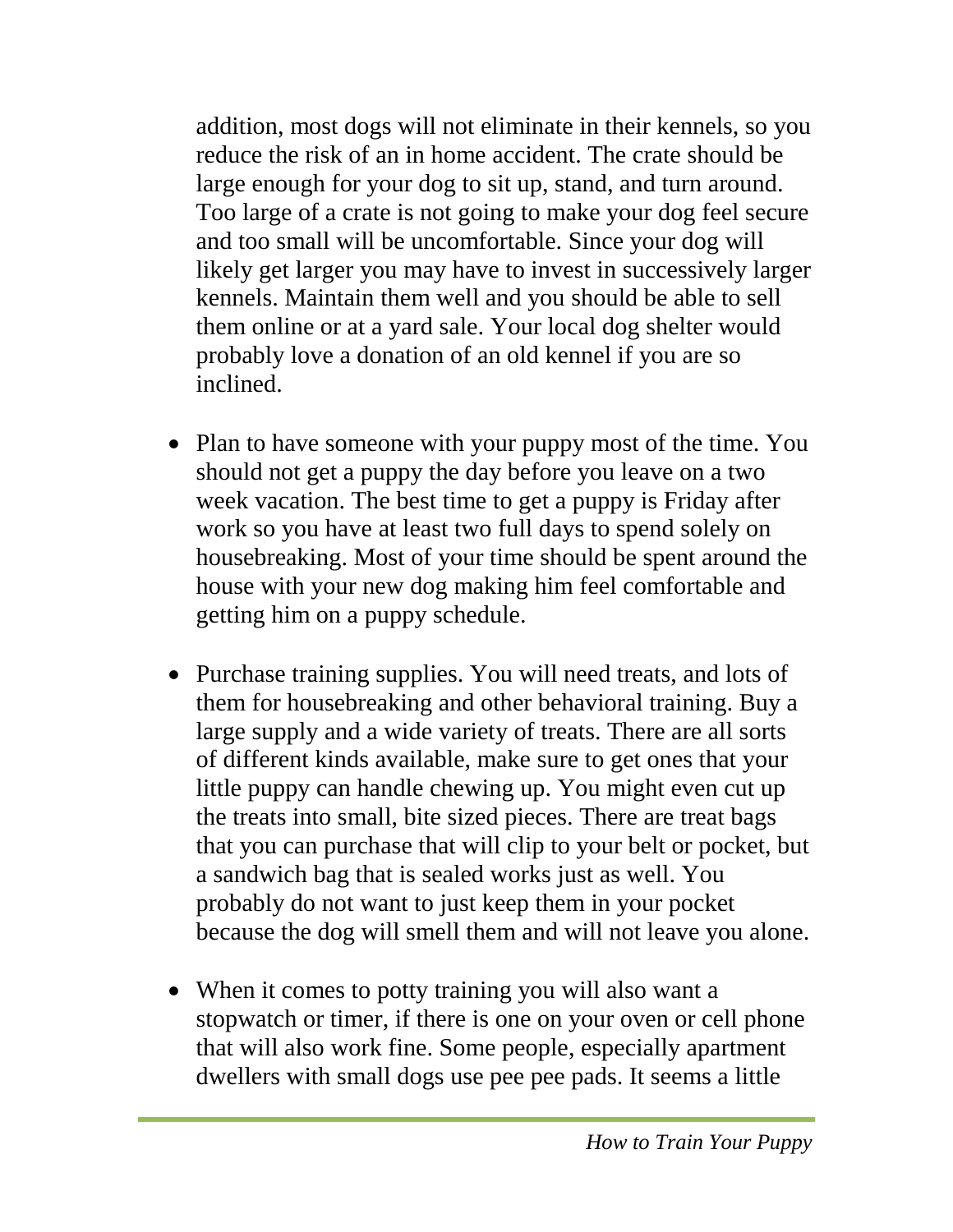gross, but can be a necessity if you live in an apartment where going downstairs constantly can be a hassle. There are some good grass beds available that are an alternative to pee pee pads. They are much more appealing to look at and to smell. This is also a good choice if your puppy will use your balcony to relieve himself. Neither of these are good options if your puppy will eventually be a medium to large sized dog. Big dogs equal big puddles and big poops, the pads and grass beds are not large enough to handle it.

- Come up with a schedule. The rule of thumb is that a puppy can hold it for one hour for every month of age plus one hour. If your dog is two months old he should be able to hold it for three hours. However, this does not mean you should wait three hours before taking him out. Instead you should start feeding and watering the dog at the same time every day. Some people choose to feed dogs twice a day, some once. Your dog will let you know which it prefers. Each time you feed the dog he should be given a set amount of time, maybe fifteen to thirty minutes to eat and then the food should be taken away.
- After the dog has eaten he should immediately be taken out to go potty. YOU choose the area of your lawn that you want him to use as a toilet and take him to that area. Walk the dog around the area and use a cue phrase that suits you like "Go Potty" or "Do Your Business." These cues will get engrained in your dog and he will react to them throughout his life. Make sure that everyone in the household who will take the dog out uses the same cue phrase.
- Continue using your cue phrase while the puppy goes potty, until he is completely finished. Once he is done praise him and give him affection and a small treat. If he does not go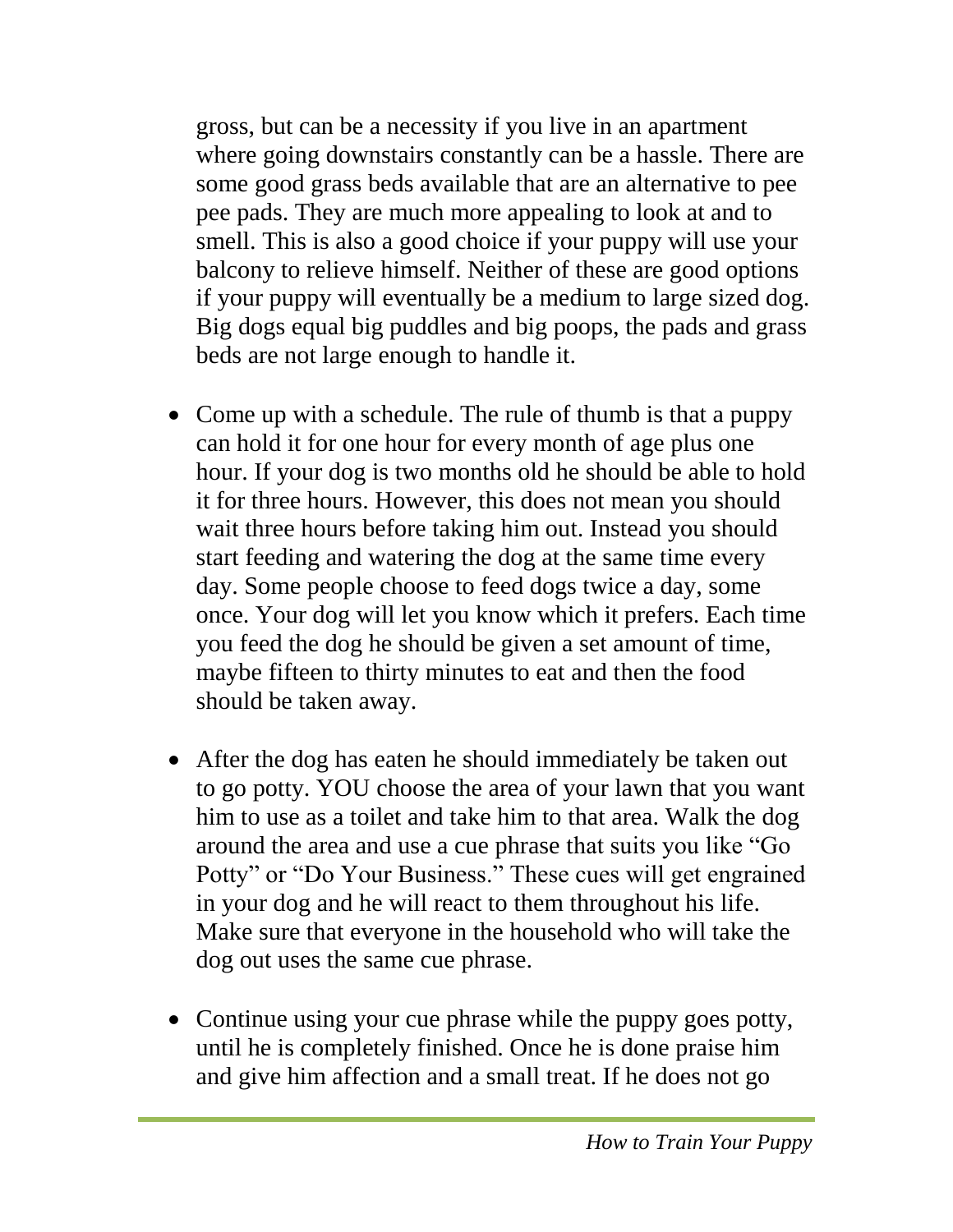potty within five minutes take him back inside and put him in his kennel. Wait fifteen to twenty minutes and try it again.

- Throughout the day you will need to repeat this process once every hour, even when your puppy has not eaten. Each time your puppy has s successful potty venture praise him and allow him to have some supervised play time.
- At bedtime your puppy should be locked in his kennel. While he is still young you might want to move the kennel into your bedroom at night, to make both the puppy and yourself feel more secure. Do not feed or give and water to your puppy near bedtime and try to get him to go potty before you turn in. However, when he is small you may want to set an alarm to go off at least once during the night so that you may take your puppy out to the potty area.

With few exceptions this plan should work to have your puppy trained within a few days. If you still have problems you may need to adjust your schedule so that it better suits his needs. Remember that even the best trained dogs have accidents while they are young, so be patient. Keep a good supply of floor and carpet cleaner on hand to deal with any messes the puppy might make in those first few years. Also, never demean or punish your puppy for accidents. They are just that, accidents. He is not purposely disobeying you. All he wants is your love and approval, the more of that you are able to give to him the more he will behave in a positive manner.

### <span id="page-8-0"></span>**Kennel Training Your Puppy**

As you are housebreaking your puppy you will also be training him to stay in a kennel or crate. A lot of people think the kennel is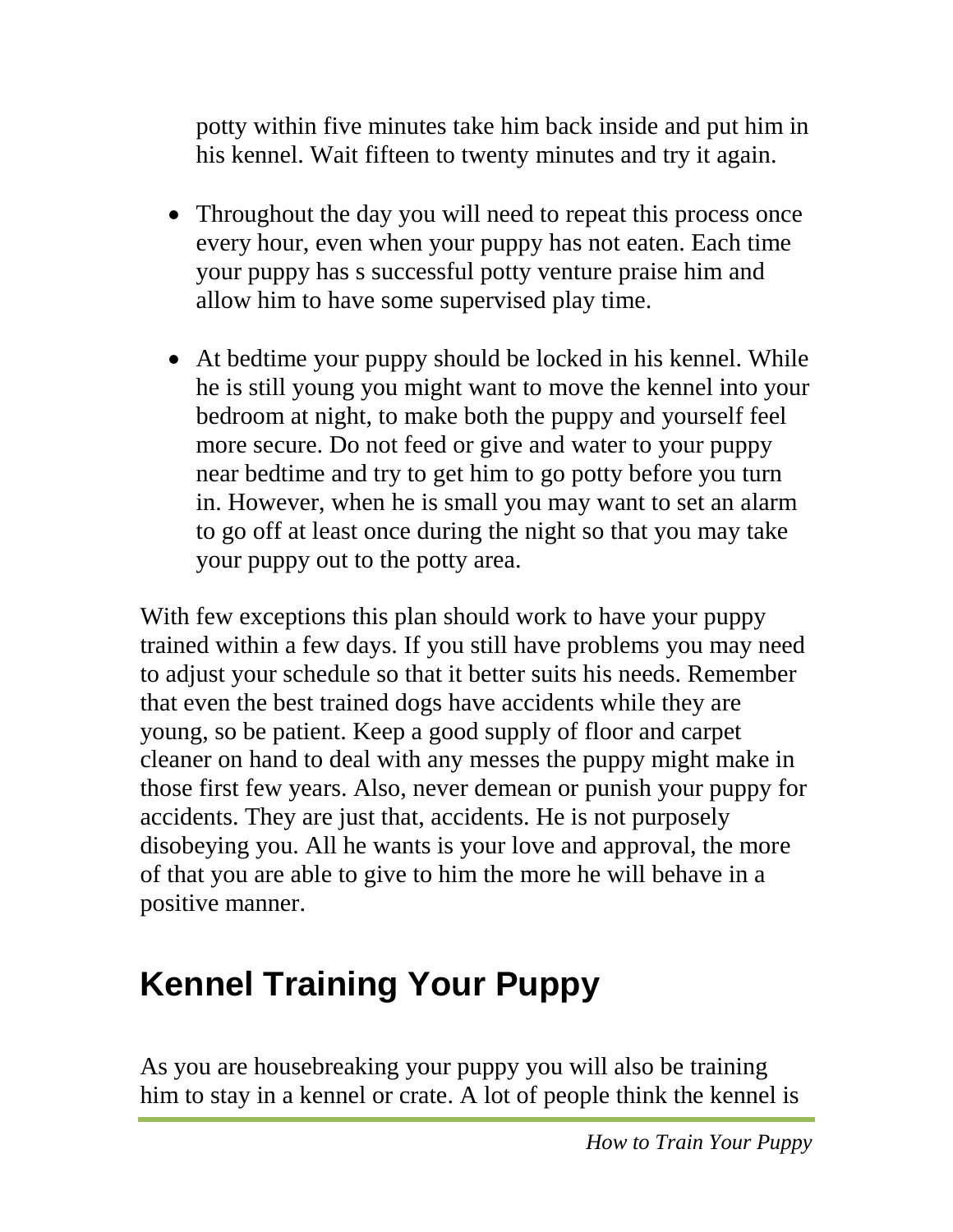a punishment for a poorly behaved dog, but that is not at all the case. The kennel is his very own space. He will enjoy it and probably spend time in the kennel even when the door is open.

Training your dog to stay in a kennel when you are not home or are asleep saves a great deal of anxiety for both you and your new pet. As stated before, dogs are den dwelling animals. The feel of a small space is comforting to them. You may even want to cover a wire cage so that he feels even more secure inside it. Dogs also have no sense of time. That is why they are always excited to see you, whether you have been gone ten minutes or ten hours. When they are in the kennel all they will do is sleep. When you are not home and they are out of the kennel they will either sleep or get into trouble. Putting the puppy in a kennel saves them from getting into trouble.

Kennel training your dog is also a great step in avoiding unwanted behaviors like digging in garbage cans, chewing on non-toys, and climbing on furniture. It also protects him from getting in a dangerous situation in your home. Dogs will eat things they are not supposed to eat or get trapped in small places very easily. Puppies are in even greater danger because of their small size and lack of depth perception, so a kennel is really a safety precaution.

There are two standard types of dog kennels, the wire mesh ones and the plastic kind. Both are good choices for your dog. If you plan to travel by plane with your puppy you might want to invest in an airline approved crate, which typically is the plastic kind. The wire mesh ones are collapsible which makes them easy to move and to clean.

When you first bring the puppy home he might not readily go into the kennel. Make it appealing by placing treats or toys inside. Again, use a simple command like "inside" or "kennel up" repeatedly until your dog goes in the kennel. Once he is inside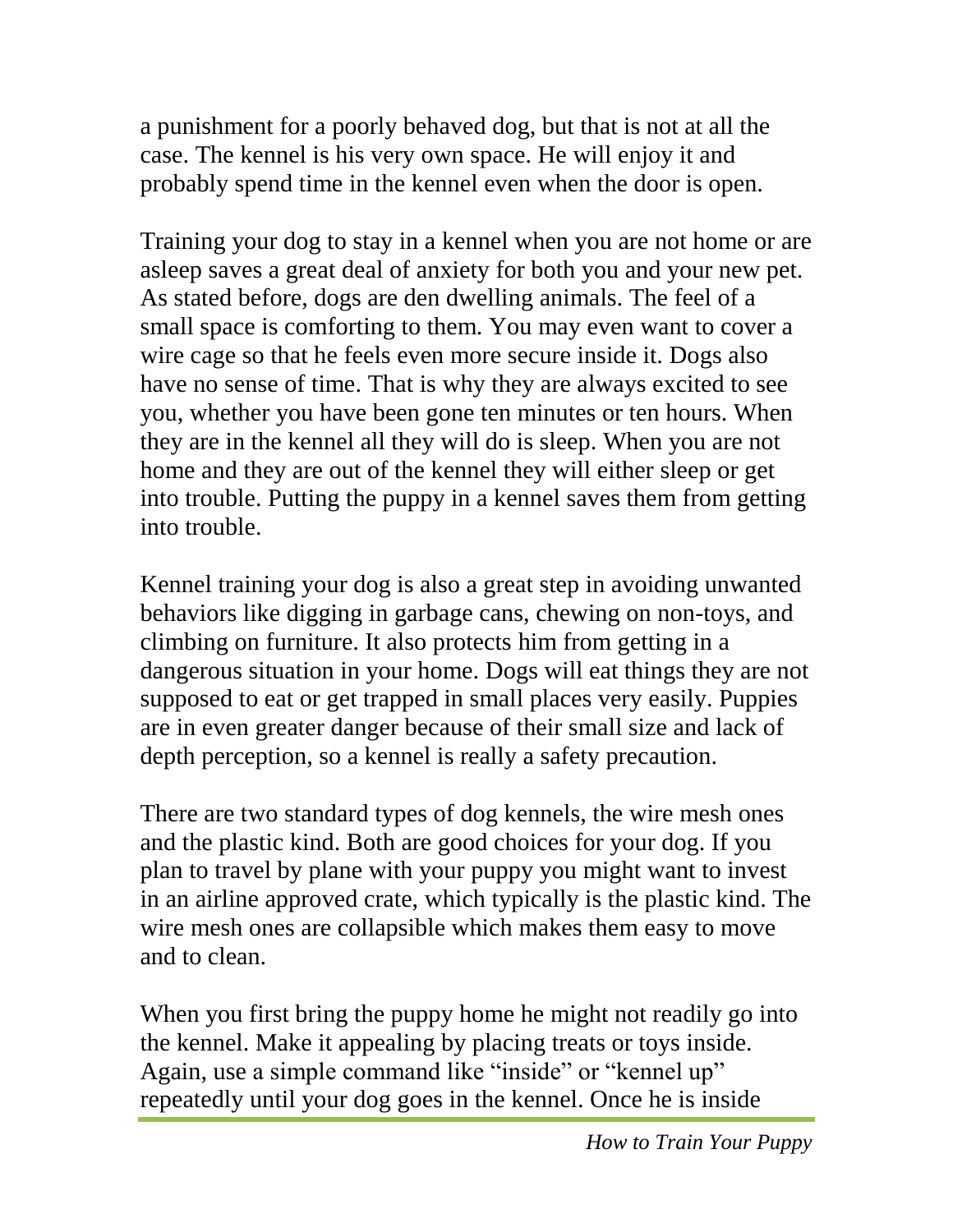reward him with praise and a treat. You will be surprised to find that after a while you will not even need to give the command. Your dog will pick up on cues like putting on your coat, or grabbing your keys and purse and go into the kennel on his own.

Do not be alarmed if your dog whines a little bit when he is inside the kennel. It is not because he wants out, rather because he wants you inside with him. Dogs crave your constant attention, but he needs to learn to be comfortable by himself and in his own space. You might go over and offer him a few comforting words, but do not sit nervously by him or let him out when he behaves this way. Doing that will only enforce the whining and he will train you instead of you training him.

Some people choose to place a dog bed or blanket inside the kennel to make him more comfortable. As your dog gets older and larger he might not need the blanket, especially if you live in a hot climate. But, while he is a puppy it is a great comfort item. You might even put in a piece of clothing that smells like you to give him more comfort. Some people recommend keeping water in the kennel or feeding the puppy in it. The choice is up to you, but be aware that both of these have the potential to create quite a big mess.

One of the best ways to make sure your puppy is comfortable is to keep him near you. The kennel should be strategically placed in an area that the family hangs out in most of the time. The family room is a good choice as opposed to a bedroom that is often empty. Having the kennel in the family room will encourage your puppy to sit in there while the rest of you are watching television or having other family time. If you do not like the look of a kennel consider dressing it up so that it fits with your decor better. You can easily cut a piece of wood to fit the top of it and then place a tablecloth or other fabric over it. Then it simply looks like an end table and not a dog kennel in your living room.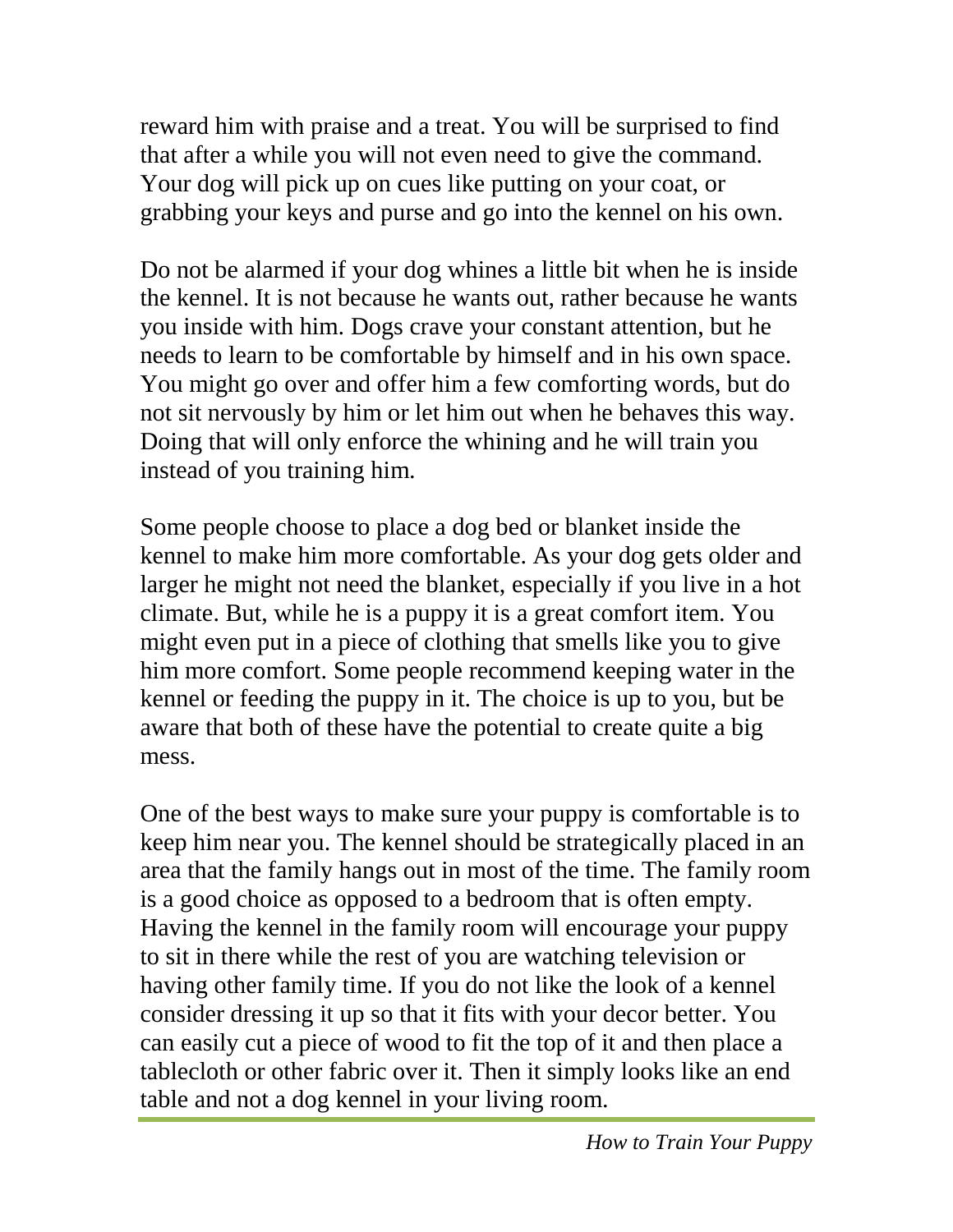A puppy should never be in the kennel for more then eight hours at a time. If this means that you have to come home at lunch or wake up during the night to let the dog out, then you must do those things. Think about that time commitment before you bring the dog home. Also, the kennel should never be a place of punishment. When your dog is put in the kennel he should go in happily, knowing that you will be back and that he is not in trouble.

## <span id="page-11-0"></span>**Clicker-Training Your Puppy**

Training your puppy with a clicker is one of the most effective and easy ways to teach him how to behave. It is also the most humane way to train a dog because it centers on positive reinforcement rather then punishment. The process is a fairly simple one of clicking when your puppy exhibits the behaviors that you request and then rewarding him with a treat and positive words.

Clicker training has been used on a wide variety of animals, beginning with pigeons and including dogs, whales, bears, lions, and even cats. For all of these animals the process is the same a verbal command is added to a click and eventually the animal does not need the click anymore, just the verbal cue. It is a form of conditioning your dog to do the things that you want him to do and to avoid behaviors that you do not like. The clicker is a tool that helps to train your dog; it does not do the training for you. However, the use of a clicker over other forms of training has been shown to reduce, by about a third the amount of time it takes to train.

The clicker is a tiny toy that you can purchase at any pet store. They are very inexpensive, so buy a few and keep them on hand at all times. Teach each member of the family how to use the clicker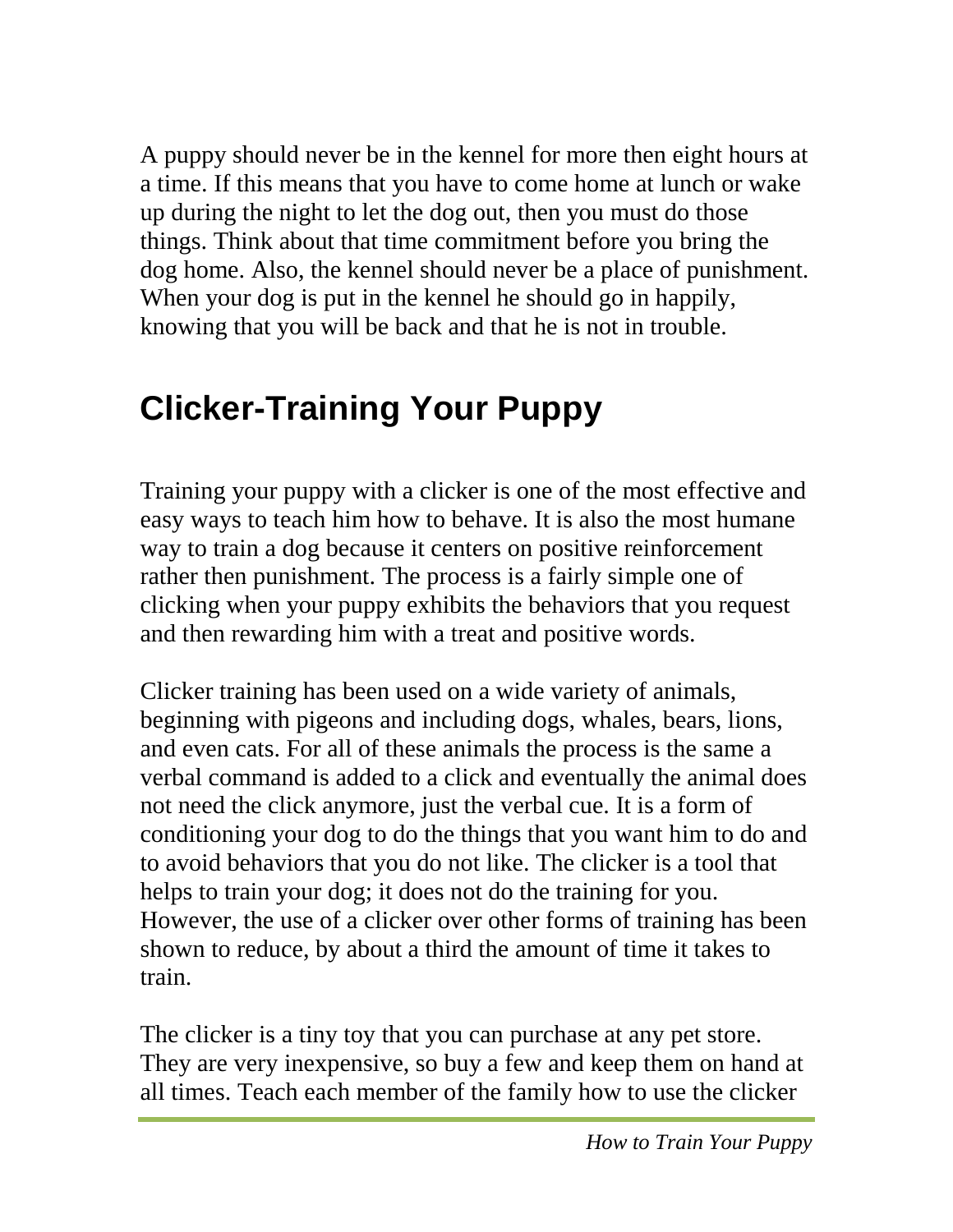properly to train your puppy. Other then the clicker you will need a steady supply of treats to help get your training off the ground.

Clicker training can be used to teach any sort of behavior. Here is an example of how to train your puppy to sit with a clicker. Teaching a dog to sit is an essential part of helping him understand who is in charge in the household and how he should behave to get your attention.

#### **Training Your Puppy To Sit With A Clicker**

- Choose your cue word or phrase and a hand motion that will accompany it. 'Sit' is a good phrase, for obvious reasons. You will also want a hand motion, perhaps and open hand, with your palm facing down making a downward, gentle motion.
- Give your puppy the command and the hand motion at the same time. You will probably have to do this repeatedly to get the puppy to actually sit. He may even need some gentle assistance placing his hind on the floor.
- As soon as your puppy sits, click the behavior and then give him a treat. The click indicates to him that he has done the right thing. He hears the cue, does the behavior and hears the click, and gets a treat.
- Repeat the training with your puppy regularly for several weeks. He will not get it the first time and will need it to be done repeatedly until he understand the verbal and visual cue to sit.
- After several days of training, do not always reward him with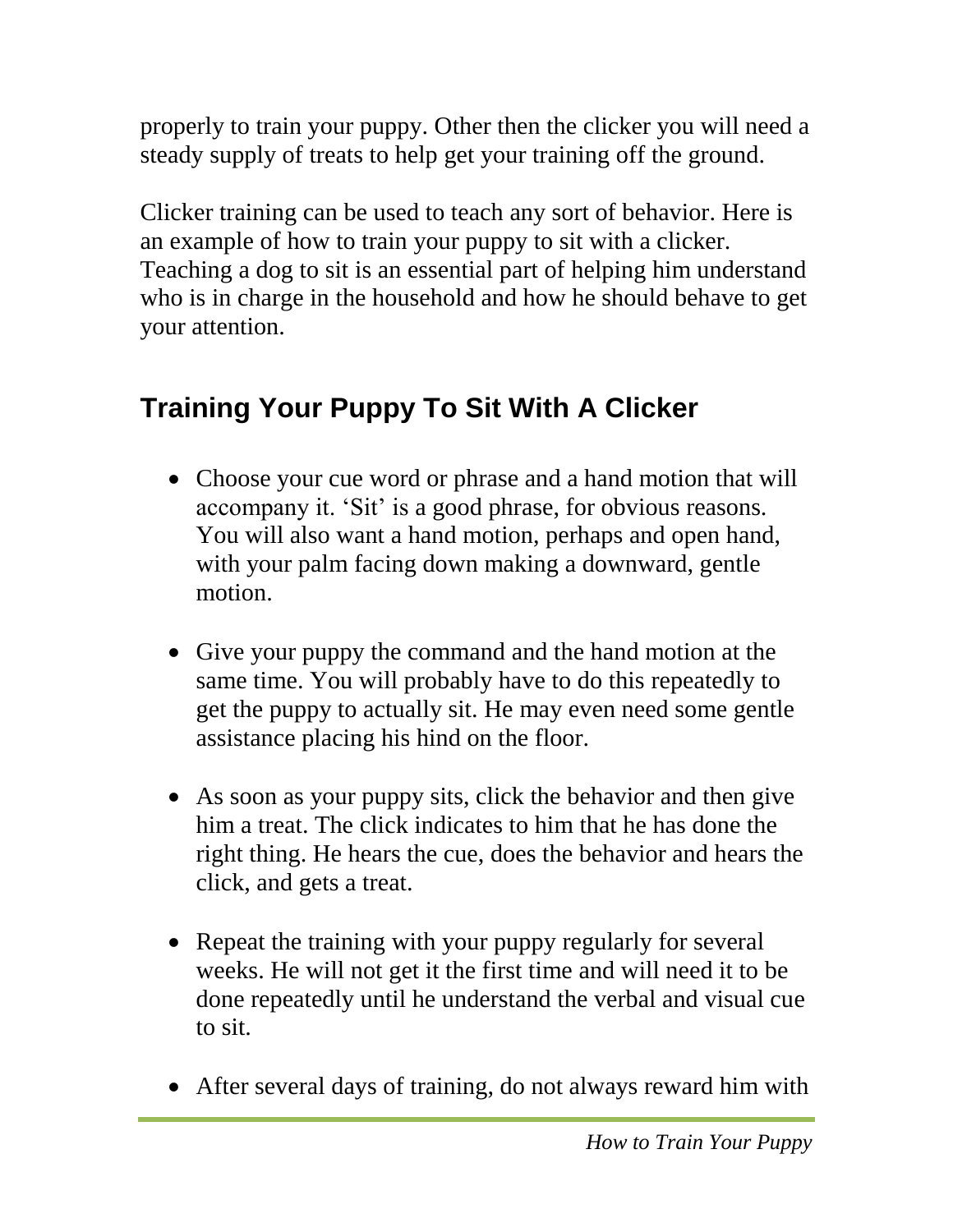a treat. Sometimes just give him verbal praise and some love in the form of a pat on the head and a 'good boy.' He has to learn to do the requested behaviors even if he is not rewarded with a food treat.

 Eventually you will be able to request behaviors without the clicker. Your dog should quickly learn to respond to your visual cue. He will even learn to respond to just your physical cue as long as you have maintained consistency in those cues.

Clicker training can be used to teach your dog all kinds of tricks and behaviors. Your dog will be able to sit, lie down, and even go inside the kennel with the use of a clicker. It can all be accomplished without ever having to punish your dog or to hit or otherwise demoralize him. Dogs, like children react to your attention whether it is negative or positive reinforcement. When your puppy does well he is rewarded with affection and a treat. When he does not do what you want he gets nothing. When he exhibits behaviors that you do not want, ignore him and those behaviors will go away.

Puppies are like sponges, you can train them to do anything you want. Some people train their dogs to ring a bell when they want to be let out or let in to the house. You can train him to sit next to his food and wait until you give him permission to eat. The more time you spend training your dog the more he will enjoy learning new things because he will know that he has pleased you.

# <span id="page-13-0"></span>**Walking Your Puppy**

Teaching a dog to walk on a leash is not always an easy task. It is in the dog's nature to want to wander off and sniff everything that comes in his path. However, this behavior is not conducive to a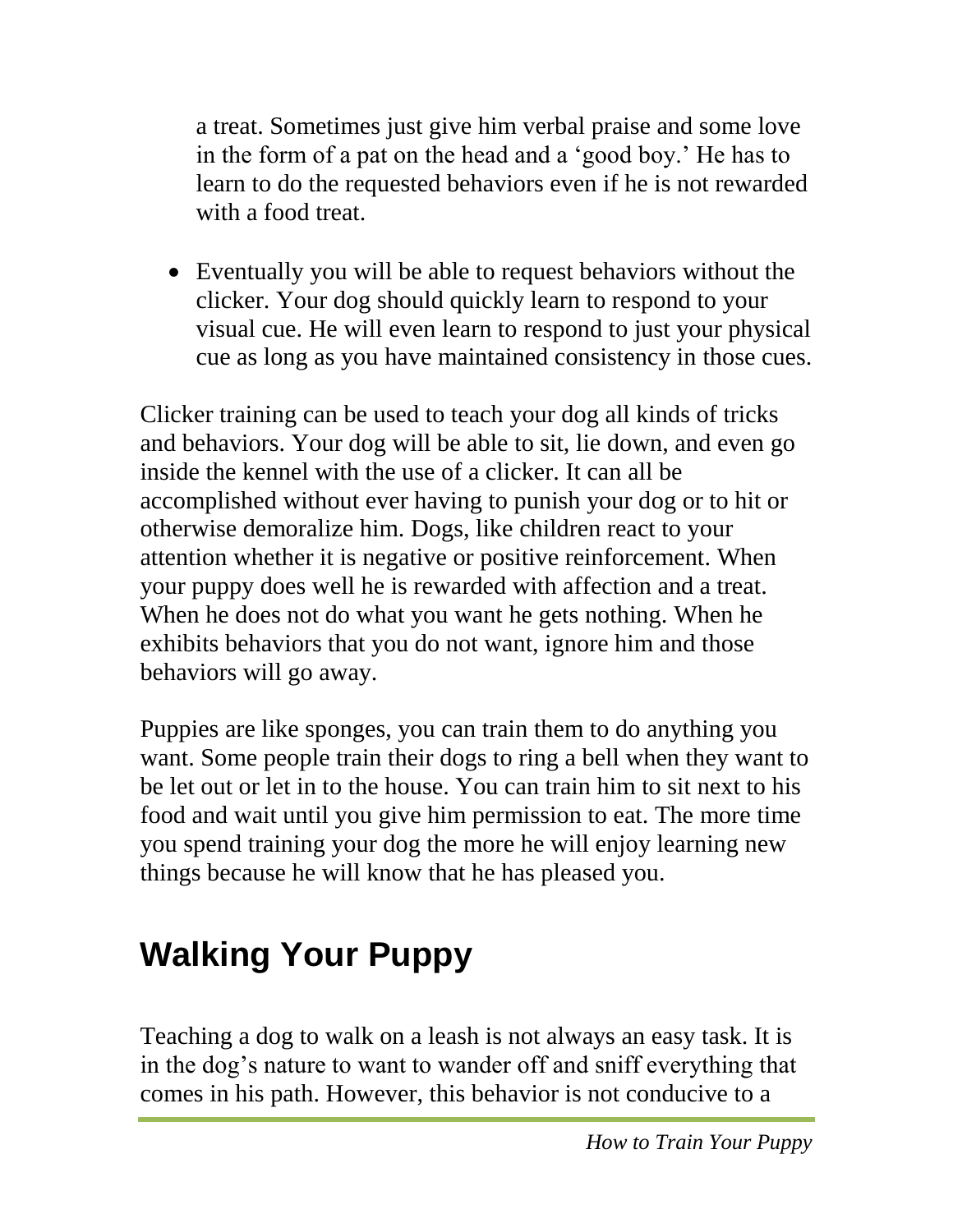pleasant and athletic walk. You, his master, have to strike the balance between allowing him to explore his world and walking in a controlled way.

The first thing you will need to do is purchase an appropriate leash for your dog. Make sure that it is the right weight according to how much your dog weighs right now. Even if he will eventually be 75 pounds, he will not be able to handle a heavy leash while he is still small. The next thing to choose is a collar for walking. Some people use harnesses are leaders that attach around his head and snout. Both of these products can help you better control your dog in a humane and safe way. Choker collars are not recommended for any breed of dog, as there is significant danger of hurting the animal. If your dog is small a simple collar and your leash might be plenty. However, you will want to use the same type of device, like a harness or leader, which you will use when he is bigger.

One of the important steps to ensuring that your walk is pleasant is to try to get your dog to do his 'number two' business before you leave your home. If he learns that the walk is the time to go to the potty then you will almost always be stuck carrying around a bag of his waste on your walks. He should learn to potty in a specified spot in your yard. Of course, to be on the safe side you should always carry a bag with you for picking up any potential dog droppings.

The part of the training process is time consuming and requires a great deal of patience. Do not expect your first walk to be a long one, distance wise at least. Think of it as a training session that requires lots of stopping and starting to get it right.

#### **Training Your Dog to Walk On a Leash**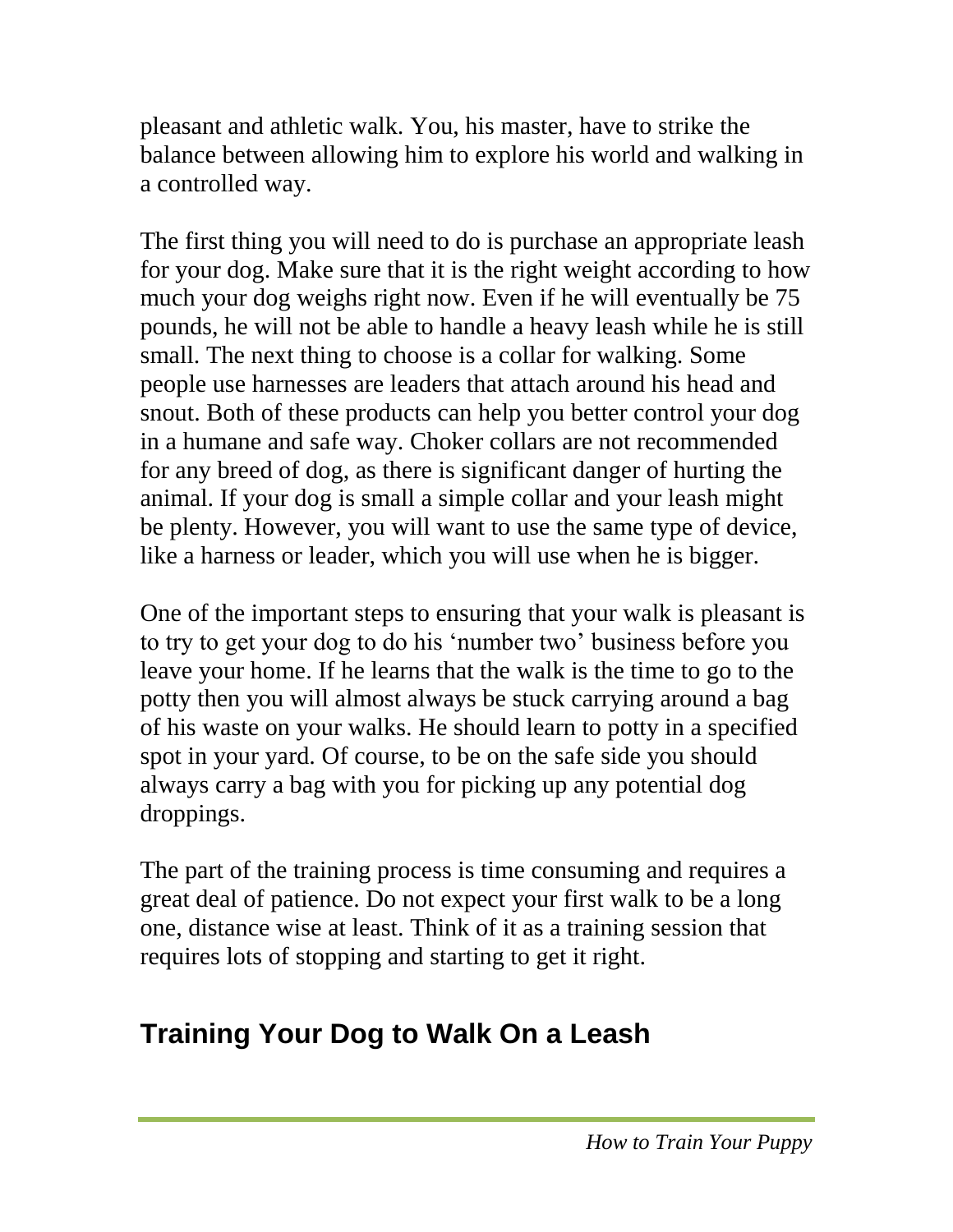- Choose a side that you want your dog to walk on. He should always walk on the side that you choose, either right or left, Keep in mind that this behavior will stay with him so make sure that you are comfortable with the position of the leash and your arms.
- Take a few steps with your dog, when he begins to pull stop and make him sit. Reward him with praise for sitting and then start again.
- Each time he begins to pull on the leash, repeat the stop and sit pattern. This might mean you only manage to take a few steps before you have to stop and begin again.
- Allow your dog to veer off the path, as long as he does not pull and smell things. He or she will also occasionally mark with their urine, this is normal behavior, allow them to do it as long as it does not become constant.
- When your dog stays with you, at your side and keeping pace reward him with praise and a treat. Remember he wants to please you; he just has to be taught how to do that.
- When you come upon other people or dogs your puppy may experience anxiety, which will cause him to pull or bark. Reassure him with affection that he is ok and that you are there with him. If he gets too excited have him sit and wait for people to pass.
- Children are always especially interested in puppies and it is in your best interest to teach your dog how to interact with them. But, you have to be in control of the situation. If you are comfortable with it you may allow others to pet your dog, but make him sit and behave while they do it.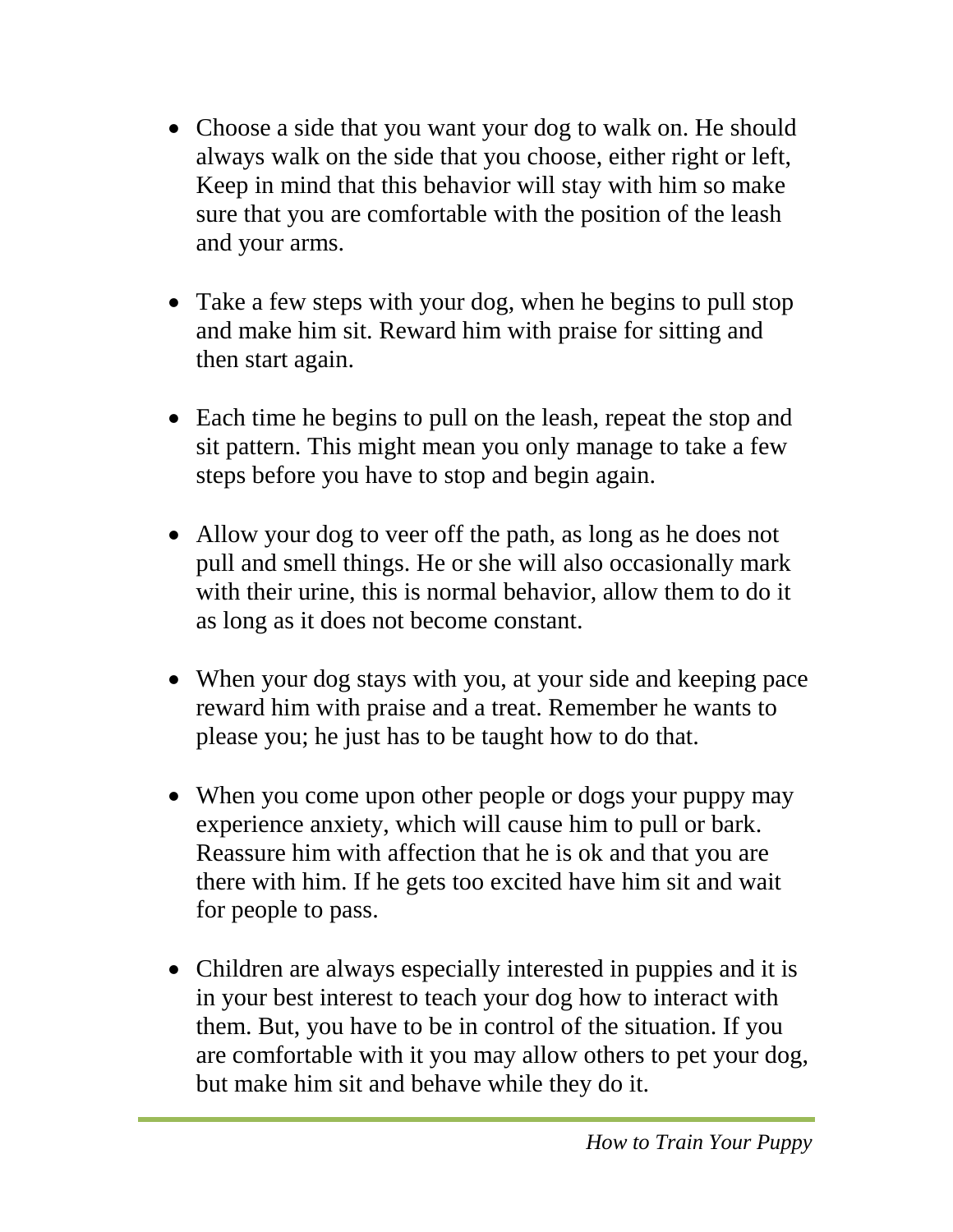• You should walk your dog at least twice a day, if not more while he is young. This will help him get used to walking and allow him to burn energy.

As your dog gets older you may consider allowing him to walk off leash. Do this with great care, especially when cars are around. Even the most well trained dog is still an animal and as such, is unpredictable. You would not want anything bad to happen to your dog because he was off leash in an unsafe area.

# <span id="page-16-0"></span>**Barking and Your Puppy**

Dogs like to bark, it makes them feel powerful and in control of their surroundings. However, barking can be a nuisance that you need to control in order to keep a happy dog and household. By training your dog to 'speak' on command he will be less likely to do it without being instructed to do so. Barking is your dogs' warning system, so when he barks when he wants in or to warn you, praise him for one bark. This should teach him that barking once gets your affection but barking excessively only gets him ignored.

Dogs should not be left outside unattended. While a lot of people see nothing wrong with leaving a dog in a fenced yard while they are at work or away from the house, it is not the best choice for your dog. Your domesticated dog needs you, when you are not around he will feel anxious which will cause him to bark excessively. He might even exhibit other behaviors like digging or finding ways to escape your yard. A dog that is comfortable and loved is not left outside unattended.

One of the easy ways to manage your dogs barking is to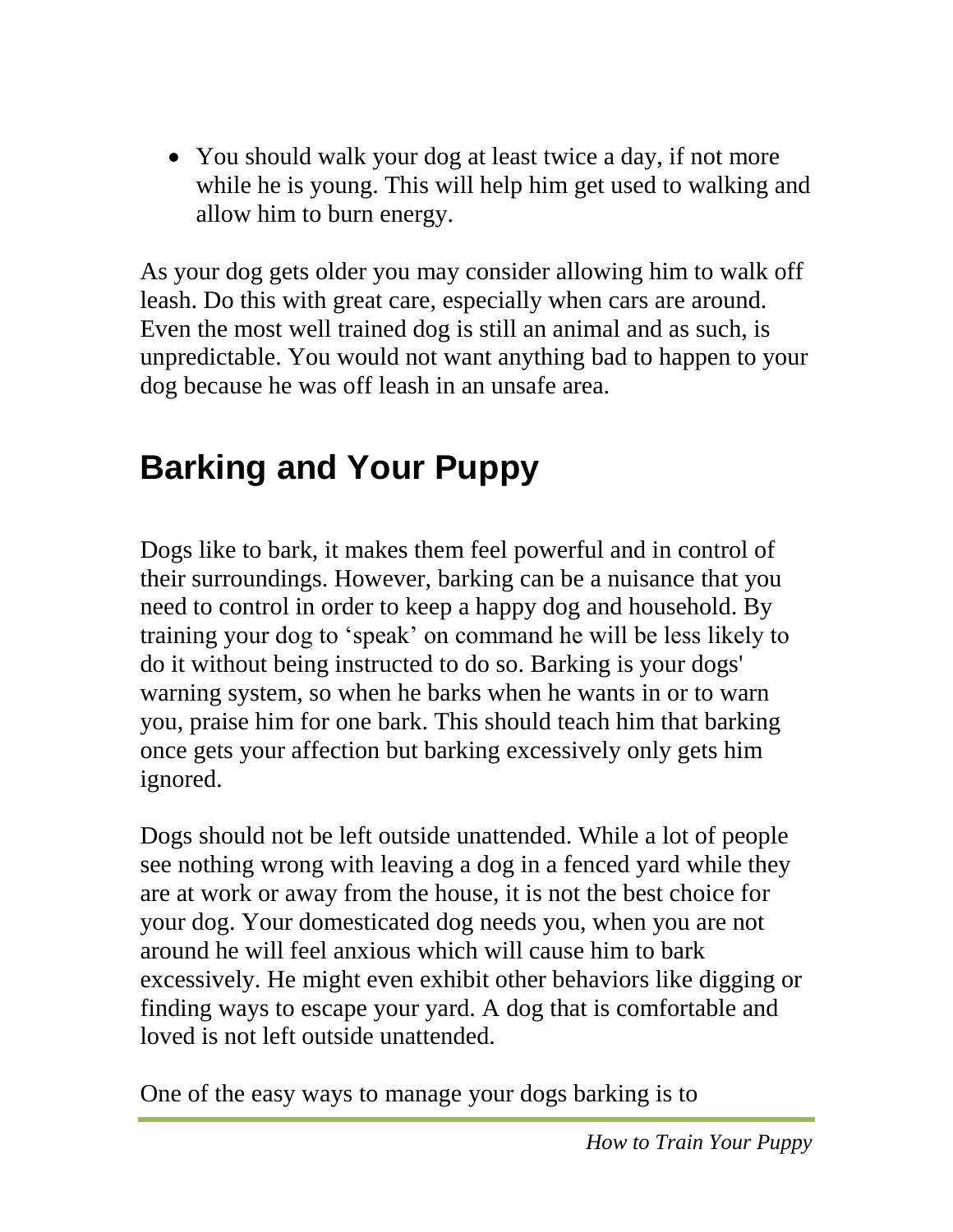understand why he does it. Many people experience the problem of their dog barking whenever someone walks by the front window of their home. Dogs do this because they are territorial, when they bark at people walking by their intention is to scare them away. Any person who is just walking by your house will continue their walk because; obviously they are not scared of a dog that is inside the house. Your dog does not understand this concept. He thinks that because the person continued to walk, that he must have scared them away. This enforces his idea that the barking works, so he will continue to do it.

The best way to manage this behavior is to teach your puppy that his barking, in fact, does not work. You will need to enlist the help of some friends who are not familiar with your dog to teach him not to bark. Have those people walk by your house when the dog is looking. When he starts barking they should stop and continue standing in front of your house. The dog will quickly realize that his barking did not work, but also that someone on the sidewalk is not a threat.

Training a dog not to bark can be tricky, since dogs are also a good warning system should someone come into our home uninvited. There is a fine line between teaching your dog to behave and still allowing him to be protective of you and your home. When the puppy exhibits behaviors that are meant to protect you and your family, or his pack, reward him with praise. He should learn the difference between this and unwanted behavior fairly quickly.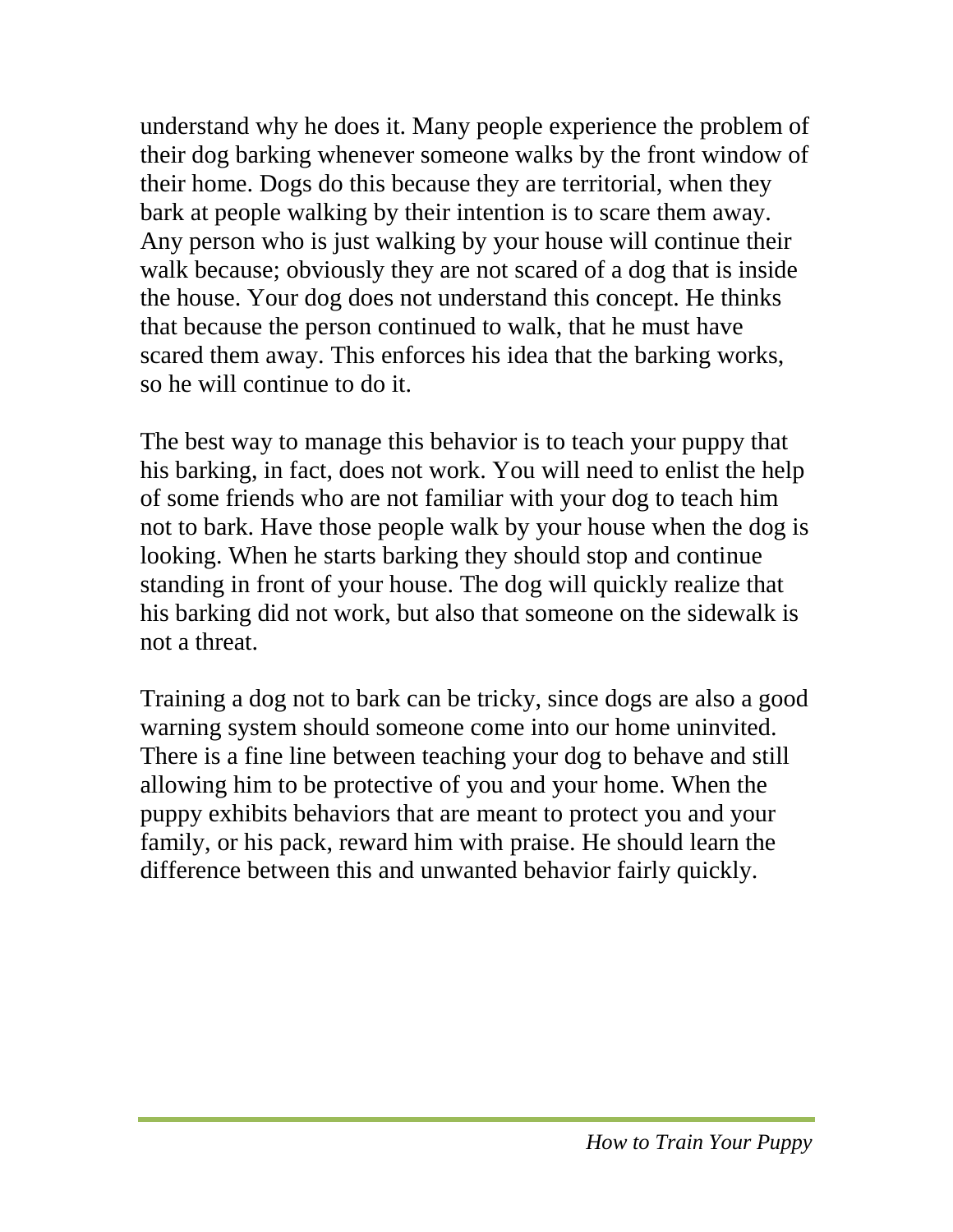### <span id="page-18-0"></span>**Conclusion**

Now that you have taken the time and spent the money to get a new puppy you should also take the time to train him. A welltrained dog makes for a happy home. Your dog does not have to do a bunch or tricks nor does he have to be perfect. You are probably not training a show dog or a guide dog so you do not have to stress out about making him behave perfectly.

Try to focus your energy on key behavior like housebreaking, responding to commands, and waling on a leash. As you get to know your dog better you will find out what he is good at and can expand on those good behaviors and learn to manage the unwanted behavior. Most puppy training can be done on your own, right in your own home. There are dog training classes that you can take to help you get started. These can be good, but are only the beginning of the training process. Your new dog will need to continued attention and behavior in order for him to be the best dog that he can be.